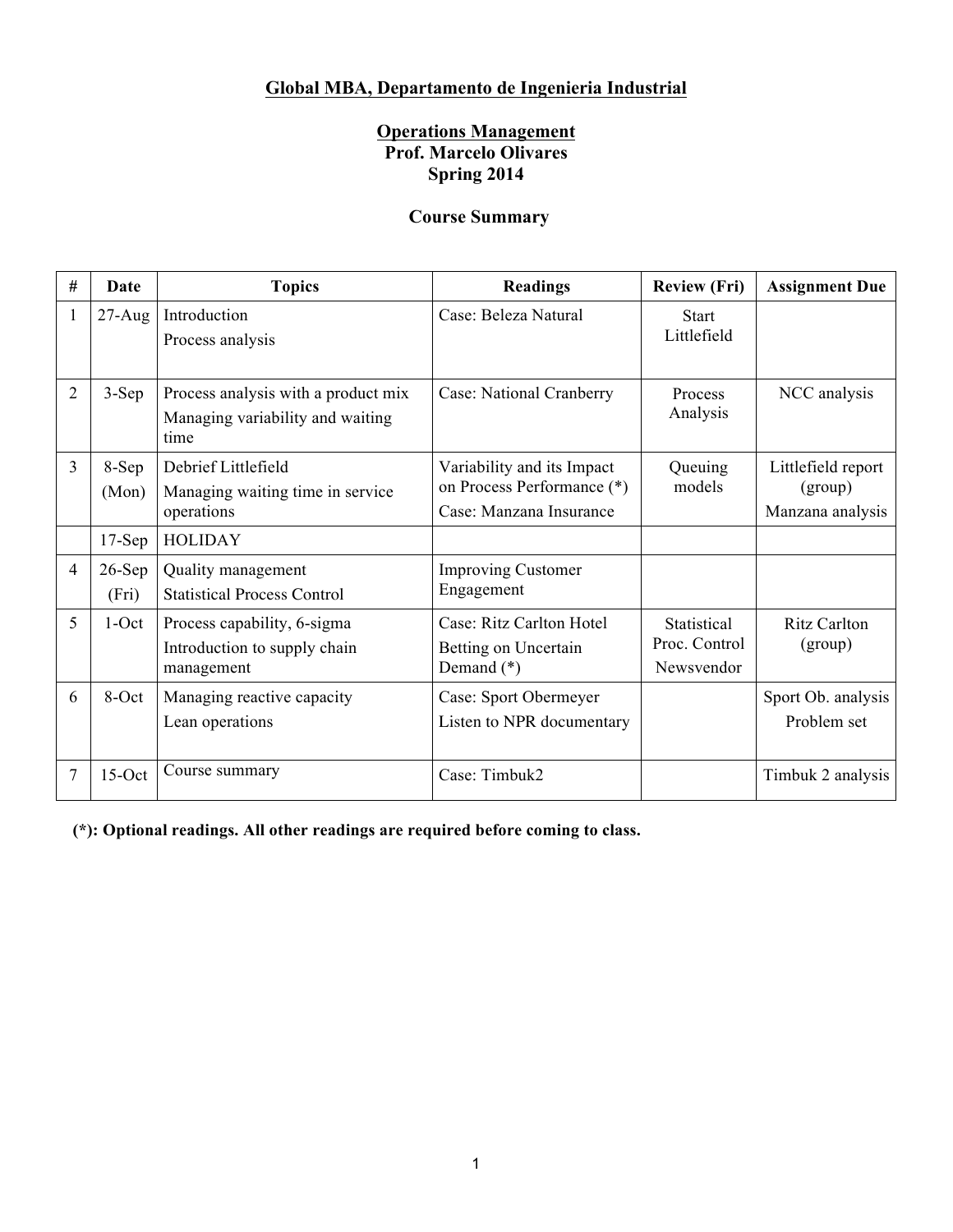#### **Global MBA Departamento de Ingenieria Industrial Universidad de Chile**

Prof. Marcelo Olivares Departamento de Ingenieria Industrial, Oficina 309 email: molivares@u.uchile.cl

Teaching Assistant: Fernando Galdames  $\leq$ fgaldamesp $\omega$ gmail.com>

## **Methods and Materials**

The course uses a variety of teaching methods and materials, including lectures, case discussions, analytical tools and experiential activities (e.g. games). Some of these activities will require working in groups. This syllabus provides a detailed description of the material to be covered on each class.

#### *Text and Readings*

Required readings must be completed before coming to class. The syllabus describes case preparation questions for each case (and also for the lectures); students should come prepared to class to discuss these questions. For every case, the students are required to hand in a one-page executive summary answering the case preparation questions.

#### *Groups*

Some assignments and class activities will require working in groups. Please work with your pre-assigned group on these.

## *Class Preparation*

Class participation will be evaluated on each class, but specially during case discussions.

#### *Conduct*

- No electronic devices will be permitted in class, unless otherwise established by the professor. In some sessions we will work with Excel during class.
- All class participants should arrive on time. If you plan on leaving early, please talk to the professor ahead and provide your justification.
- Do not walk in and out during class.
- All class participants should be respectful to the professor and classmates.

#### **Grading**

Your grade in the course will be based on individual, as well as group efforts and performance. We will use the following weighting scheme:

| <b>Class Participation</b>     | 20% |
|--------------------------------|-----|
| Assignments                    | 15% |
| Littlefield Labs Game Write-Up | 15% |
| Final                          | 50% |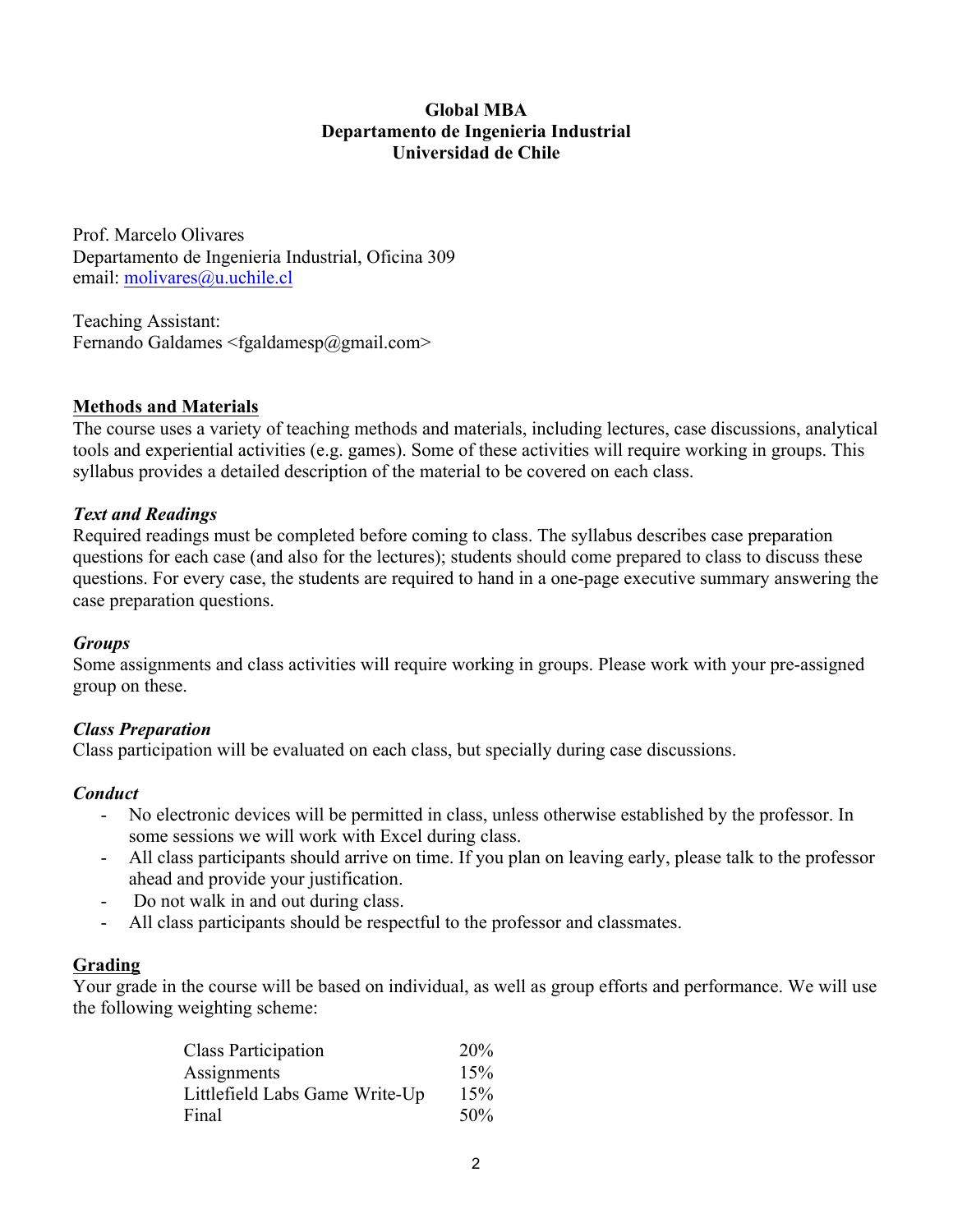### *Class Participation*

We will judge class participation on the extent to which you appear prepared, the relevance and depth of your comments, the degree to which you listen carefully and respond to your peers, and your willingness to take chances in order to further the educational experiences of others. Please bring your name card to class. Please notify your instructor by email in advance if you have to miss a class, or if you will be late or leaving early from class. The executive summary of each case will also count as part of class participation.

#### *Assignments*

We have one group assignment – the Ritz Carlton analysis – and an individual problem set. Instructions for the group assignment are detailed in the syllabus, in the lecture discussing the Ritz Carlton case. The individual problem set consists on quantitative problems related to the material covered in the lectures. This problem set will also help you to prepare for the final exam.

#### *Littlefield Labs Game*

During the course, we will play an experiential game, "Littlefield Labs", to get some hands-on experience on some of the concepts covered in class. The game simulates a laboratory that provides blood testing to customers, and each team will have to manage several aspects of the lab (input materials, capacity at several stages of the process, etc.) in order to maximize the profit of the company. Teams (formed by your working groups) will compete during one week, playing the game online (using a web browser) outside lecture hours. The grade for this activity will be calculated based your ranking in the competition (20%) and a write-up to be handed in at the end of the game (80%). A detailed outline for the write-up will be provided.

#### *Exams*

The final exam is a three-hour test. Students should bring class notes and a calculator. The exam will be in English but student can provide their answers in English or Spanish.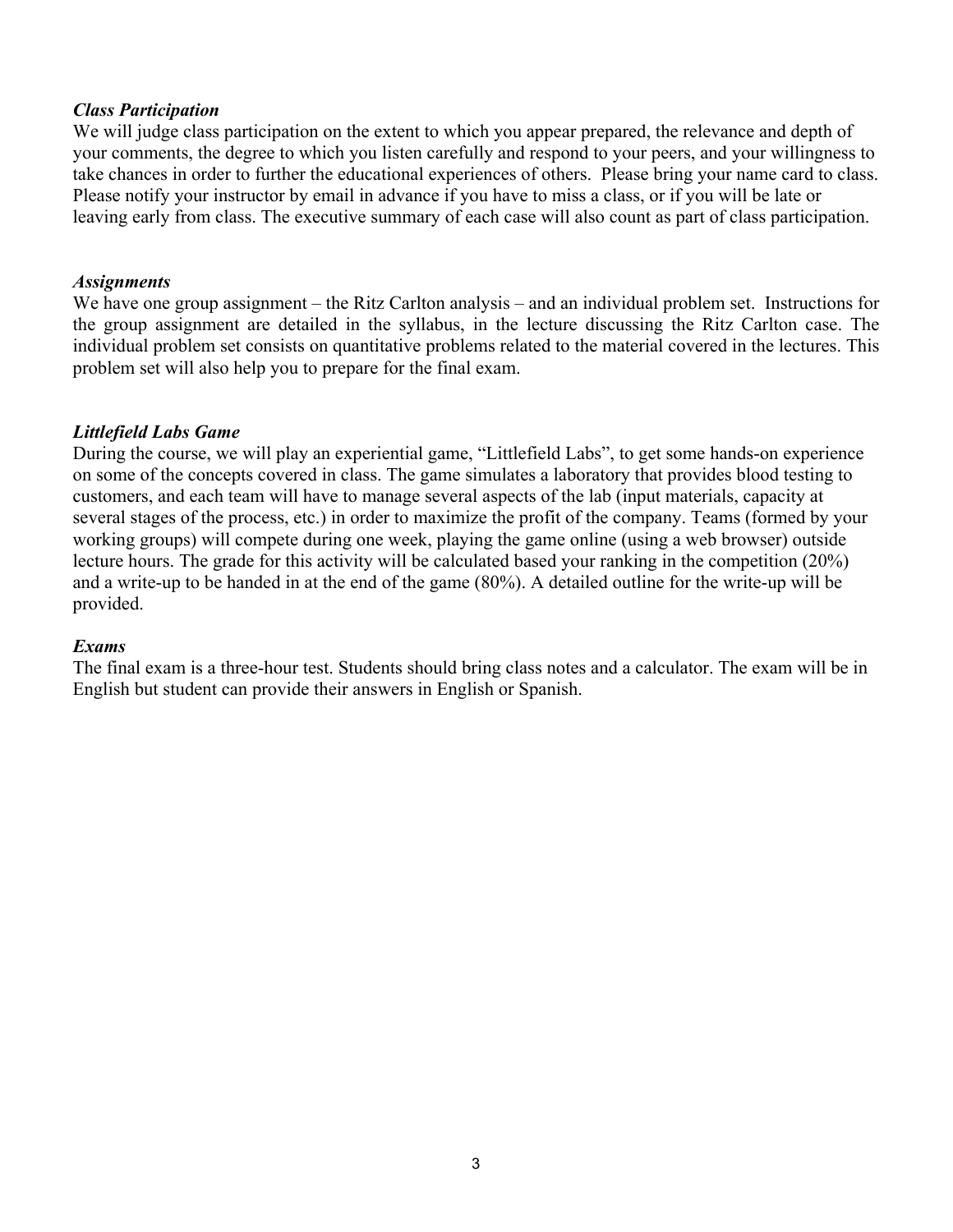## **Class by Class Summary**

# **Class 1 (Wed Aug 27)**

## *Topics:*

The operations function and the process view of operations. Overview of topics.

Process analysis.

## *Class Activities:*

Course overview. Introduction to process analysis. Link operational performance metrics to business performance through the use of ROIC trees.

## *Prepare:*

Read the CBS case "Beleza Natural" and think about the following questions for class discussion:

- 1. What are the key elements of Beleza Natural business strategy? In what way does the organization of the institutes support this strategy?
- 2. Discuss the efficiency of the process? What improvements measures do you suggest? How would you prioritize among those measures?

## *Class activities:*

Introduce concepts and tools for process analysis. Link operational performance metrics to business performance through the use of ROIC trees.

# **Review Session on Fri Aug 29**

Students must sit with their groups to prepare for the Littlefield game. Each group needs to bring at least one laptop computer, with functional internet access.

*Prepare:* Read instructions to play Littlefield.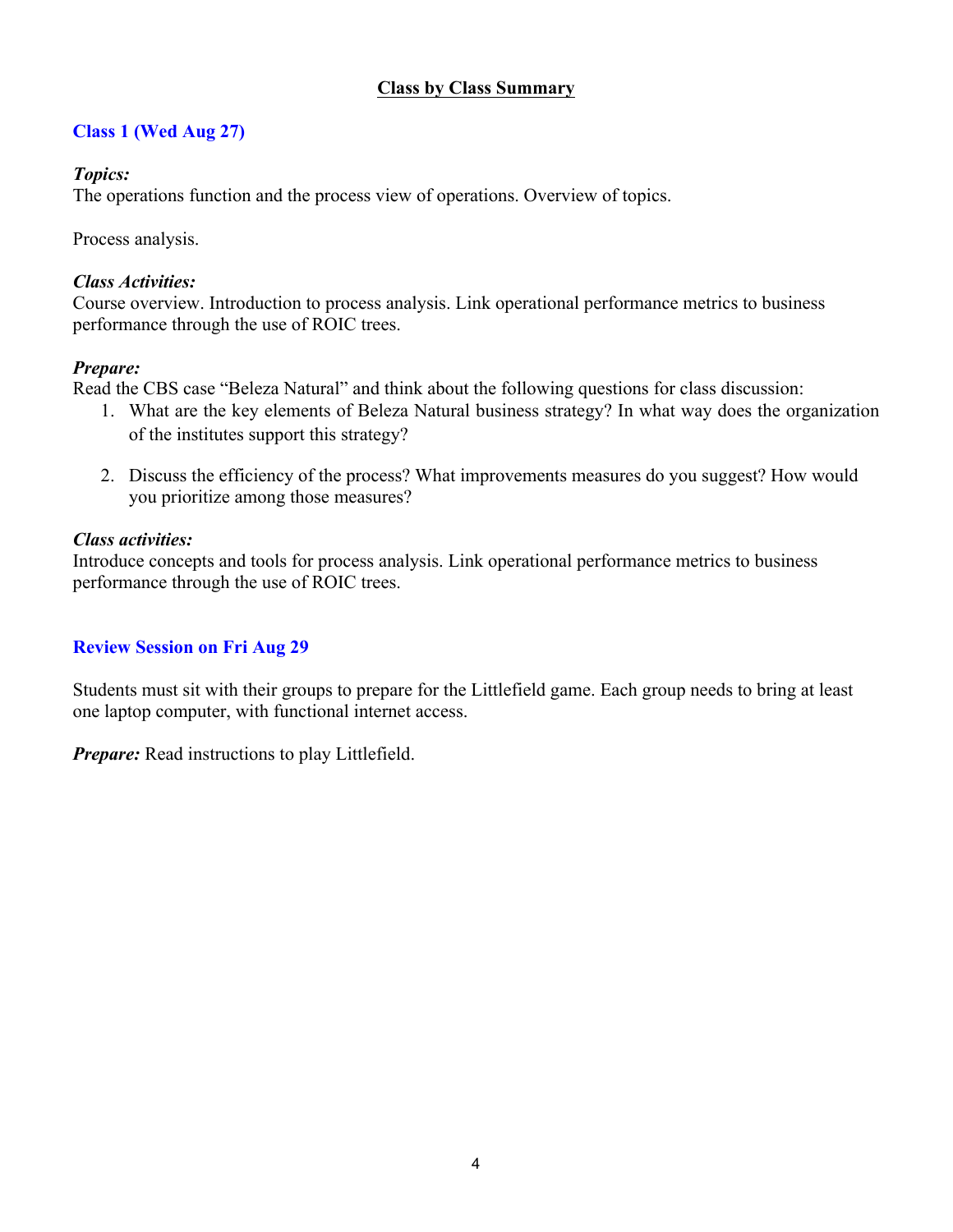# **Class 2 (Wed Sep 3)**

## *Topics:*

Process Analysis with a product mix Dealing with variability and response times in a make-to-order operation.

### *Prepare:*

Read "National Cranberry Cooperative (NCC)". To prepare for the discussion do the following:

- 1. Draw a process flow diagram showing the major process steps, inventories and flows beginning with Receiving and finishing with the Separators. Indicate the capacity at each of the process steps in *barrels per hour*. You should assume:
	- a. 16,000 barrels per day is the average of deliveries over the 20 days from 9/20-10/9.
	- b. Each truck carries 75 barrels on average
	- c. Trucks arrive uniformly over a 12-hour period
	- d. 70% of trucks carry exclusively wet berries and 30% of them carry exclusively dry berries.
	- e. During high-volume period, the destone/dechaff/dry operations starts at 7AM (rather than 11 AM as shown in Figure E).
- 2. Which operation (or operations) is the bottleneck?
- 3. How late does the plant need to be open (i.e., when does the plant shut down) during this peak season?
- 4. How bad is the truck delay at the loading dock during this peak season?
- 5. What are the basic options for improving the operation? Which options would you recommend and why? In justifying your recommendation, be sure to include a simple quantitative analysis (i.e., include an intelligent back of the envelope calculation).

In class, be prepared to discuss and defend your recommendations.

## *For the second half of the class:*

Recommended optional reading: "Variability and its Impact on Process Performance". Think about the following questions for class discussion:

- 1. How important is response time in the businesses you are familiar with? What are the causes of the response time problems in these businesses? How can a firm effectively manage response time?
- 2. What are the consequences of exactly balancing capacity and demand? Why is excess capacity needed?

#### *Class Activities:*

Discuss NCC.

Discuss the impact of variability and utilization on response times. Introduce queuing models and insights for the design of service operations.

*Due:* NCC executive summary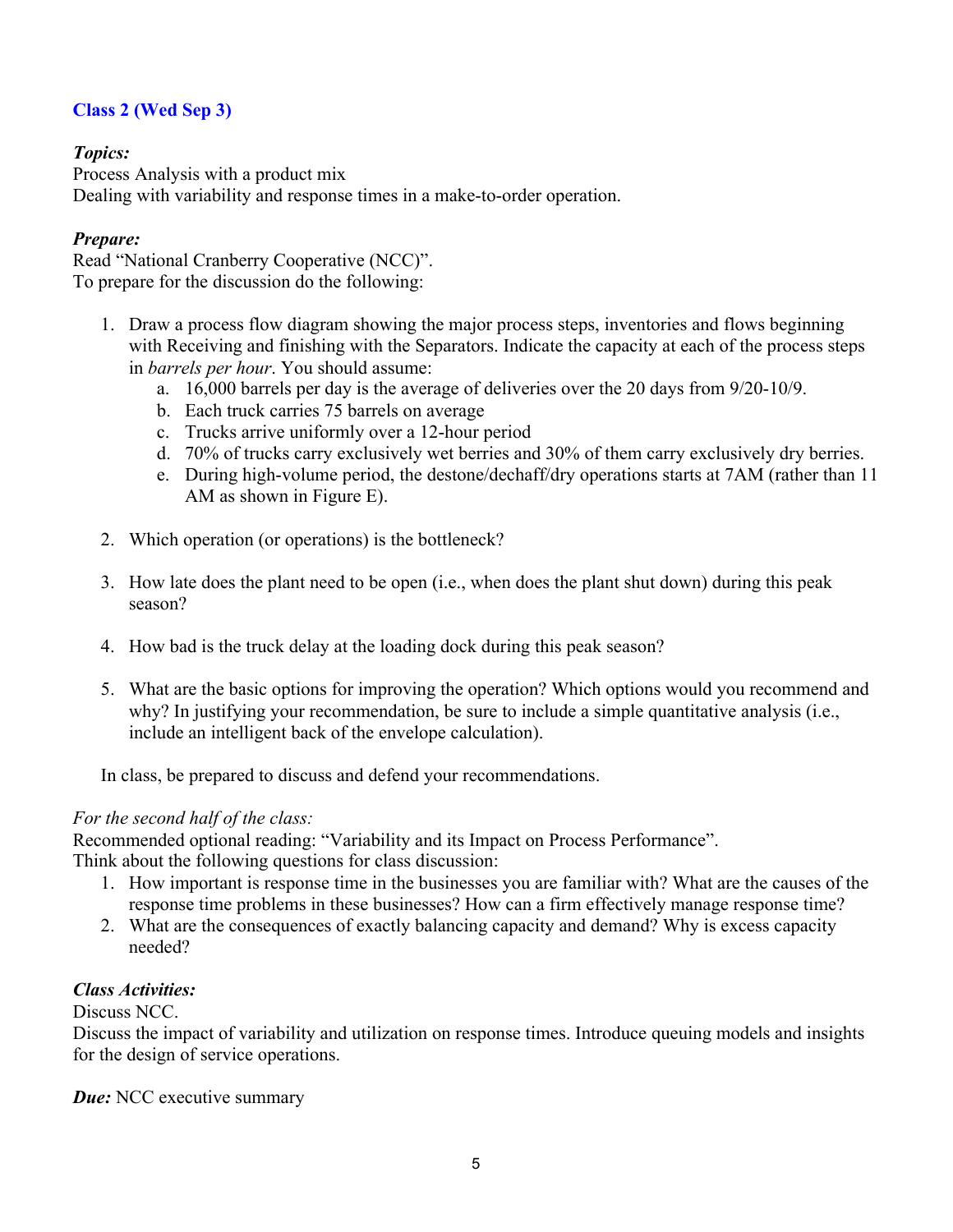# **Class 3 (Wed Sep 8)**

*Topics:*  Debrief Littlefield

## *Prepare:*

Read "Manzana Insurance – Fruitvale Branch".

### *For Class Discussion: (first half)*

Manzana Insurance is based on the operations of a real insurance company, though certain details have been simplified. Be prepared to answer the following questions in class:

- 1. What operational problems is Manzana facing? How might they be connected to the deteriorating profits experienced over the past year?
- 2. What are some possible alternatives for improving Manzana's performance? How might these specifically help to eliminate the causes of the problems facing Manzana?

You are Bill Pippin. On the memo on the first page of the case, Tom Jacobs identifies various problems facing the Fruitvale branch. He then asks for "a memo with concrete suggestions." Write that memo and be prepared to discuss it in class.

#### *Class Activities:*

In the first half: discuss the results of the Littlefield game. In the second half: discuss the Manzana Case.

## *Due:*

Homework: Littlefield write-up (Group assignment) Manzana Insurance executive summary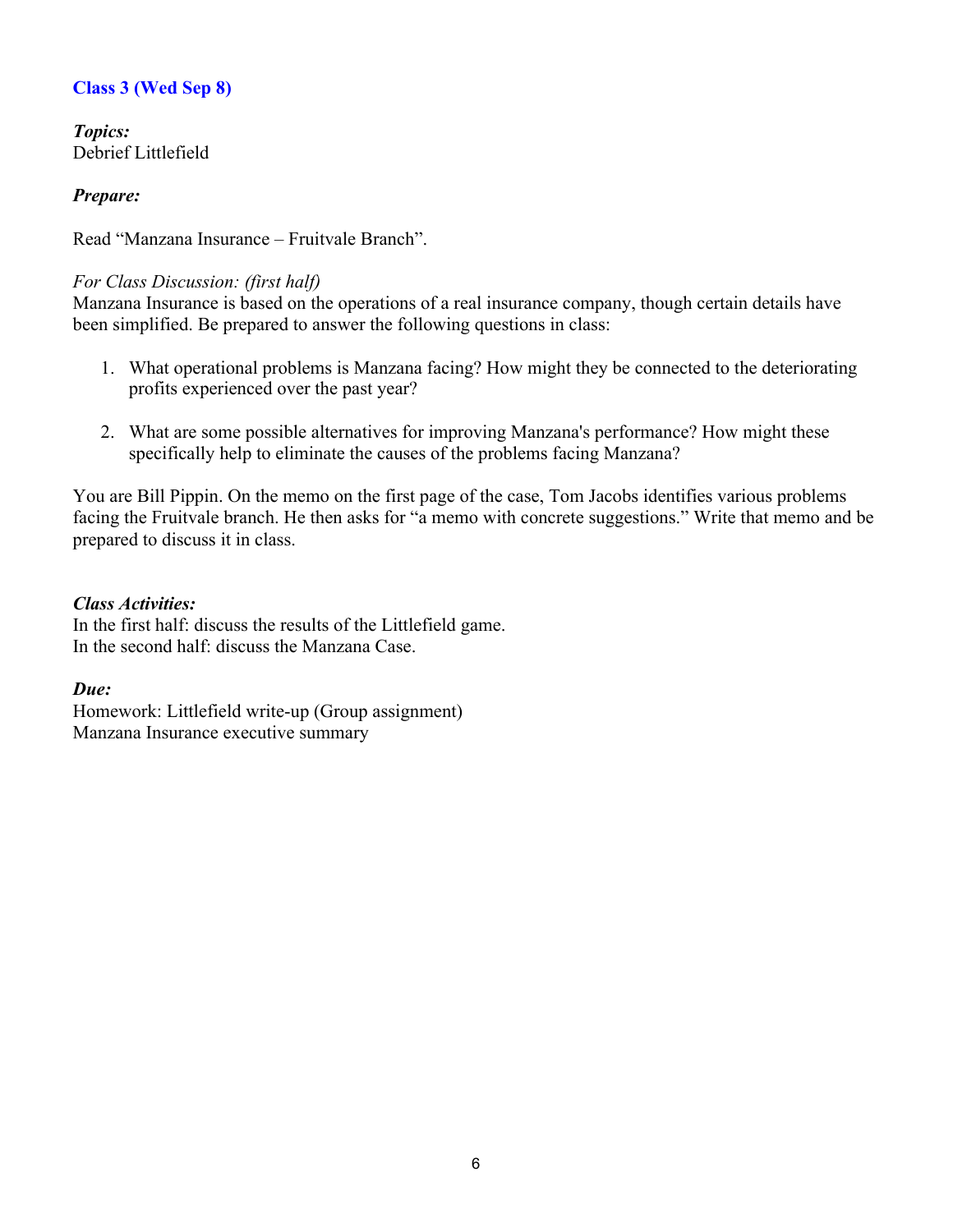# **Class 4 (Fri Sep 26)**

### *Topics:*

Quality Management and Statistical Process Control

### *Prepare:*

-Read the note "Improving Customer Engagement".

-Download the spreadsheet that comes with the case and bring laptop to class.

-Answer the online: http://www.surveymonkey.com/s/XBWT6NC

#### *Class Activities:*

In quality management, we will discuss the following issues:

- 1. Definition of quality.
- 2. What is statistical process control, and why is it important?
- 3. What is special and common cause variation? Why is it important to distinguish between the two?
- 4. Constructing and interpreting control charts.

## **Class 5 (Wed Oct 1)**

#### *Topics:*

Process capability and Six-Sigma. Quality in services. Dealing with uncertainty in a make-to-stock operation: the Newsvendor model.

#### *Prepare:*

Read "The Ritz-Carlton Hotel Company: The Quest for Service Excellence". Do group assignment about the case. (see below).

Make a forecast for the iPhone world-wide sales (in units) during the fourth calendar quarter (Oct-Dec) of 2012 (this is the first fiscal quarter of Apple for 2013). Please provide your forecast in the following web survey before coming to class: http://www.surveymonkey.com/s/ZKKQHNZ

Recommended optional reading: "Betting on Uncertain Demand: The Newsvendor Model".

#### *Class Activities:*

Discuss process capability and Six-Sigma. Discuss Ritz Carlton Case.

We will learn the Newsvendor model to understand the implications of production pre-commitment and risk in supply chain management.

#### *Due:*

Assignment on Ritz Carlton Hotel

The Excel file **ritz.xls** posted on the course website contains a listing of a subset of all defects reported in the DQPR for the Ritz-Carlton Buckhead over the period from January 1997 to November 1997. The subset contains all defects for twelve categories of defects that directly impact the customer and are identified as causes for customer dissatisfaction.

*(continue on next page…)*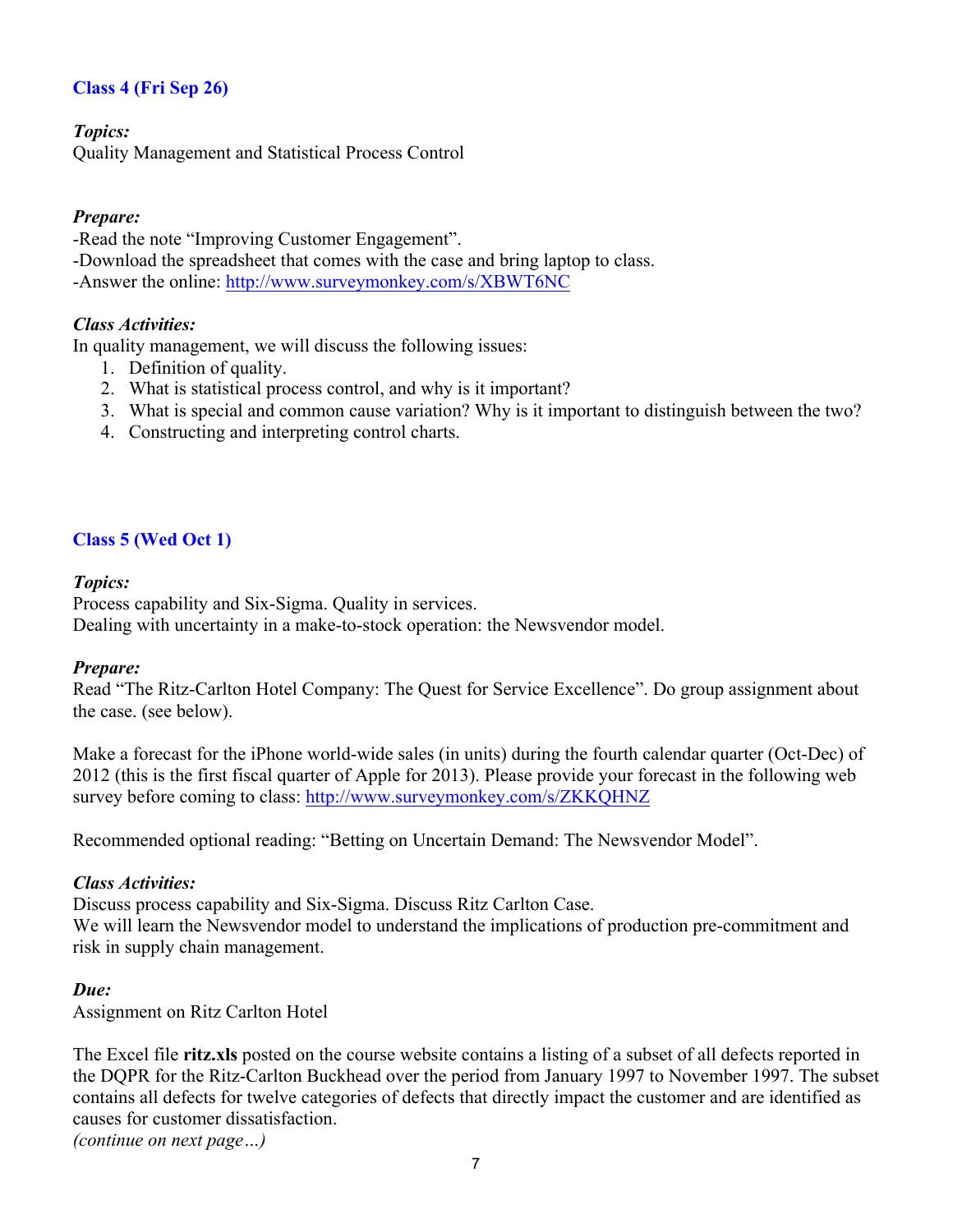Analyze this data file and answer the following questions in an executive summary due at the start of class:

- 1. Does the data in the file **ritz.xls** indicate any significant quality problems?
- 2. If you were to select a category of defect to address from the DQPR data, which category would you address? Why?
- 3. For your chosen defect category, consider the process that generates the defects. Assess whether or not the process is in control using a p-chart.
- 4. Using the data and your common-sense knowledge of hotel operations, generate hypotheses about the possible root causes of the defect category that you selected.

Explanation of fields in the **ritz.xls** file:

| <b>Field Name</b> | <b>Explanation</b>                                         |
|-------------------|------------------------------------------------------------|
| ID                | Unique ID number assigned to each defect in report         |
| Date1             | The date the defect was recorded in the DQPR               |
| Date2             | The date the defect occurred                               |
| Time              | The time the defect occurred                               |
| Count             | The number of defects of this type                         |
| Keyword           | The category of defect type that the defect is assigned to |
| Memo              | Detailed description of the defect                         |
| Source            | Source of information of this defect to the DQPR           |
| Room              | The room number of guest                                   |
| Department        | Department where suspected cause of the defect             |

The "Summary Counts" workbook contains total counts of defects by keyword for each date (Date 2). This workbook also has the occupancy data (estimated number of guests in the hotel on each day). Assignment: Provide a one page write-up answering questions 1,2,3 and 4 above.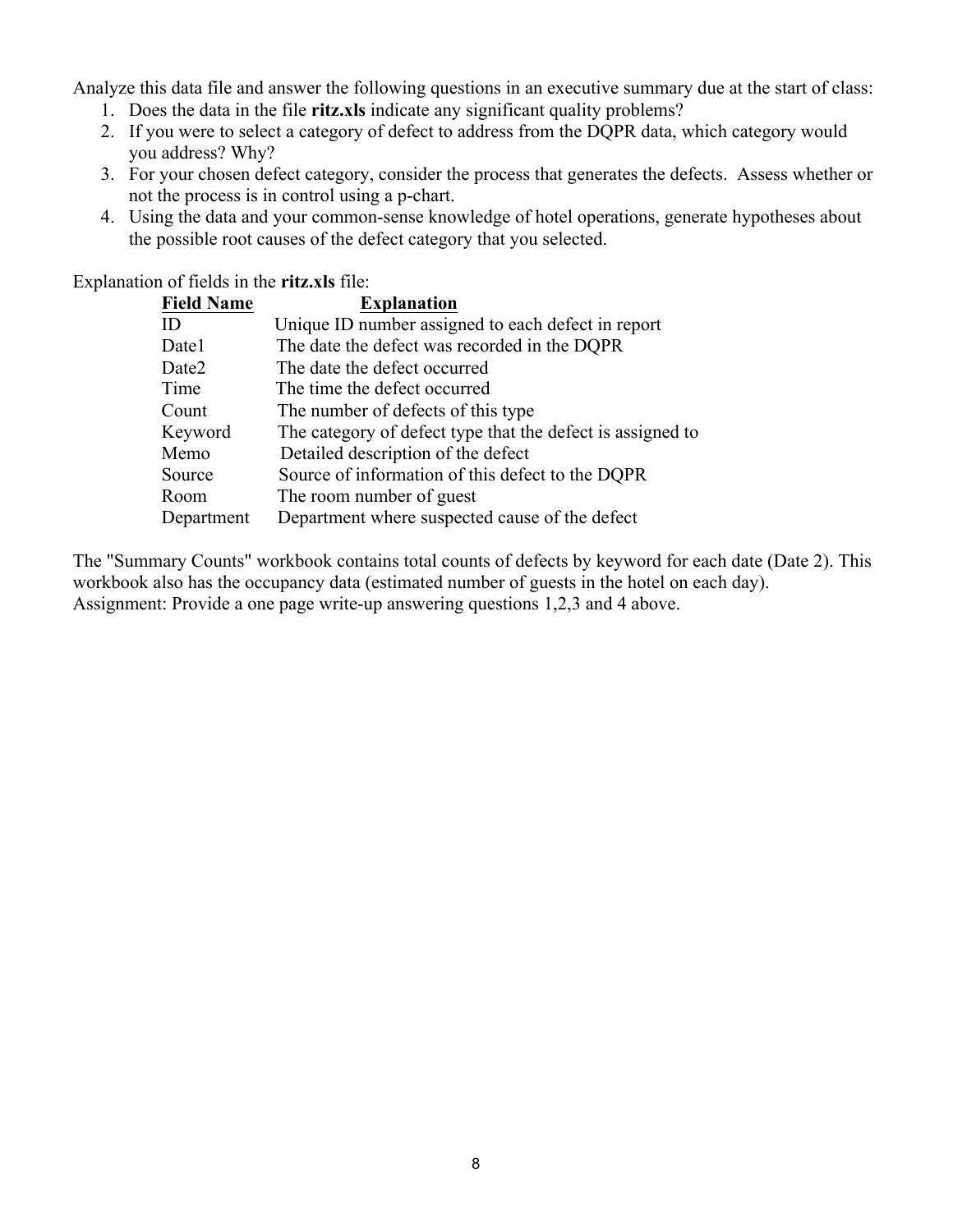# **Class 6 (Wed Oct 8)**

## *Topics:*

Role of speculative and reactive capacity in matching supply with uncertain demand.

## *Prepare:*

*First half.* Read "Sport Obermeyer, Ltd.". Think about the following:

- 1. Using the sample data given in Exhibit 10, make a recommendation for how many units of each style Wally Obermeyer should order during the initial phase of production (a spreadsheet with Exhibit 10 is posted in the course website). Assume there are no limits in the total size of the order (i.e. there is unlimited capacity), and ignore the minimum order quantity constraint in your analysis. Also, assume that there would be no future production for these parkas (i.e., only one production decision is taken to satisfy the demand). *This question is part of the problem set due on this class.*
- 2. As indicated in the case, there are two production runs in Asia. The first production takes place six months before the Las Vegas show (production early), and the second one right after the show (production late). The production capacity after the show is limited and therefore some production must be done early. Discuss qualitatively the factors that Wally Obermeyer should consider in deciding which parkas to produce early and which to produce late.

## *Second half:*

Listen to the first 30 minutes of the NPR American Life documentary about NUMMI. http://www.thisamericanlife.org/radio-archives/episode/403/nummi (the episode is also available on iTunes) Think about the following:

- What are the main differences between General Motors (GM) and Toyota in how the view production efficiency in their plants?
- Why did Toyota choose to hire the same employees that worked in the GM Fremont plant?
- What is an "andon chord"? What are the benefits and costs of "pulling the chord"?

## *Class Activities:*

Study how one fashion apparel supplier uses forecasts and early sales information to increase its flexibility.

Discuss the principle of lean operations, just-in-time production, and continuous improvement.

## *Due:*

Problem set. Sport Obermeyer executive summary.